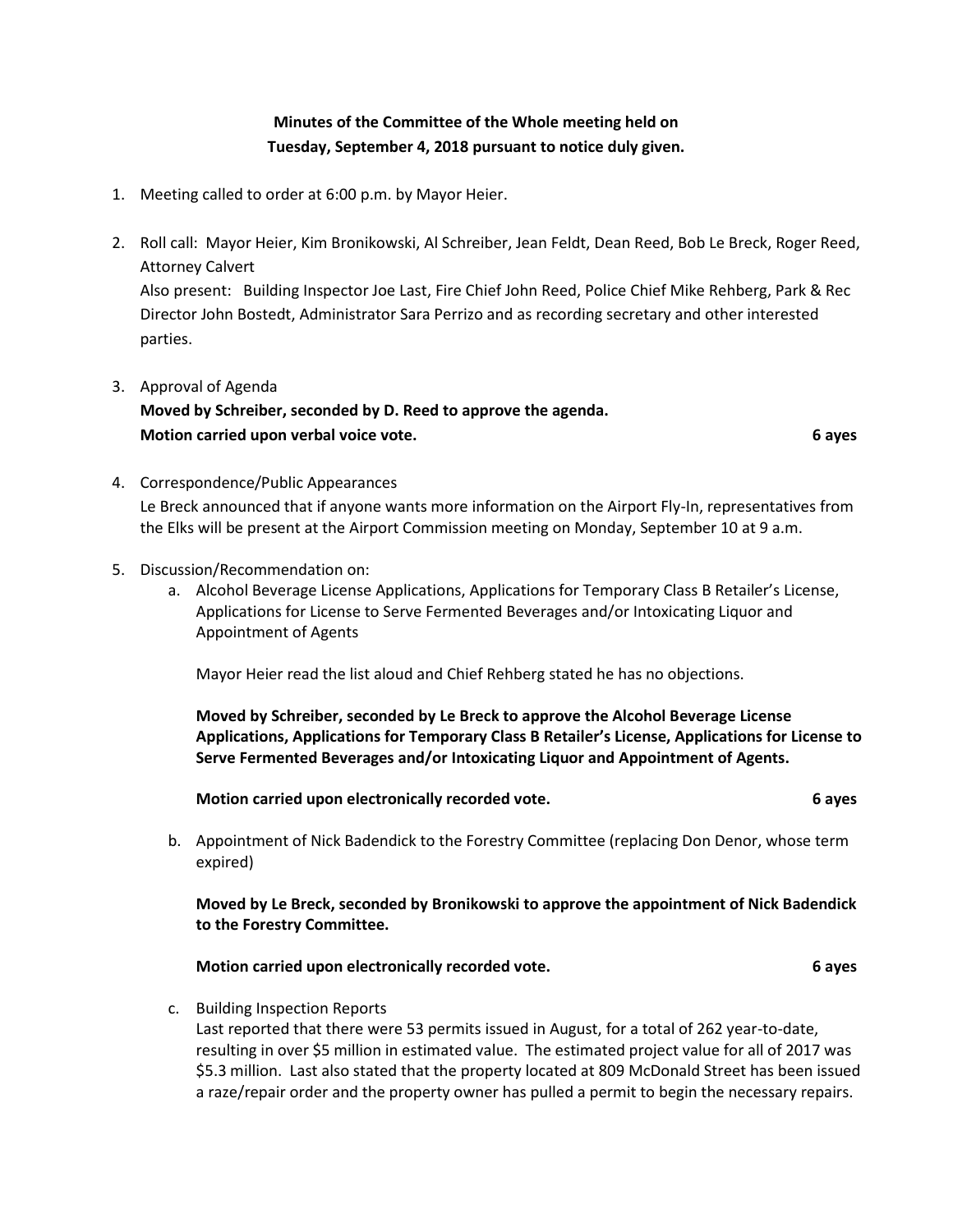### d. Police and Fire Report

Rehberg stated that there were 44 ordinance violations and 414 calls for service in August. He also addressed a recent incident where a body needed to be recovered from a local park. When Rehberg arrived at the scene, he realized that the Police Department couldn't handle the situation alone, so he called Chief Reed for more manpower. Reed brought his people out to secure the park. Initially a small boom truck was brought in, but it wasn't big enough, so Wusterbarth brought the city boom truck out and the body was recovered. Rehberg stressed that everyone pulled together in this situation. There were no egos and everyone had the same mission. This is an example of the teamwork that is occurring within the city staff.

Mayor Heier commented that Last is doing a good job with inspections, but noted that the other side of that is the Police Department, who is bringing ordinance violations to him. This is another example of great teamwork.

J. Reed stated that the back-to-school breakfast event was a success and is going to become an annual event. The department continues to be busy with calls for service. He opined that the atmosphere and teamwork at the city are the best he has seen during his time here. This is showing in how Oconto is growing.

e. Payroll for the Month of August 2018 in the Amount of \$230,160.01 (Accounts Payable and Other Financial Reports to be Presented in October)

## **Moved by Le Breck, seconded by D. Reed to approve payroll for the month of August 2018 in the amount of \$230,160.01. Motion carried upon electronically recorded vote. 6 ayes**

f. Approval of Invoice from Steinies Water Gardens & Irrigation for Replacement of Freedom Park Water Fountain in the Amount of \$6,599 (less insurance reimbursement of \$1,548.50)

R. Reed asked where the money for this invoice will come from. Bostedt stated that it will come out of the Parks equipment repair and grounds maintenance accounts. R. Reed stated that this should have been brought to Council before going forward with it because it is over \$3,000. Perrizo explained that the final cost of the replacement was not known until the company was here as they had initially thought they could reuse more parts of the original fountain than they were able to in the end.

## **Moved by D. Reed, seconded by Schreiber to approve the invoice from Steinies Water Gardens & Irrigation for replacement of Freedom Park fountain in the amount of \$6,599.**

### **Motion carried upon electronically recorded vote. 6 ayes**

- g. Mayor Heier stated that the Committee may vote to convene into Closed Session at approximately 6:15 p.m., pursuant to notice duly given and as allowed by Wis. Stats. 19.85(1) (c) for discussion on personnel matters for the following items:
	- a. City Administrator Performance and 2019 Pay Increase